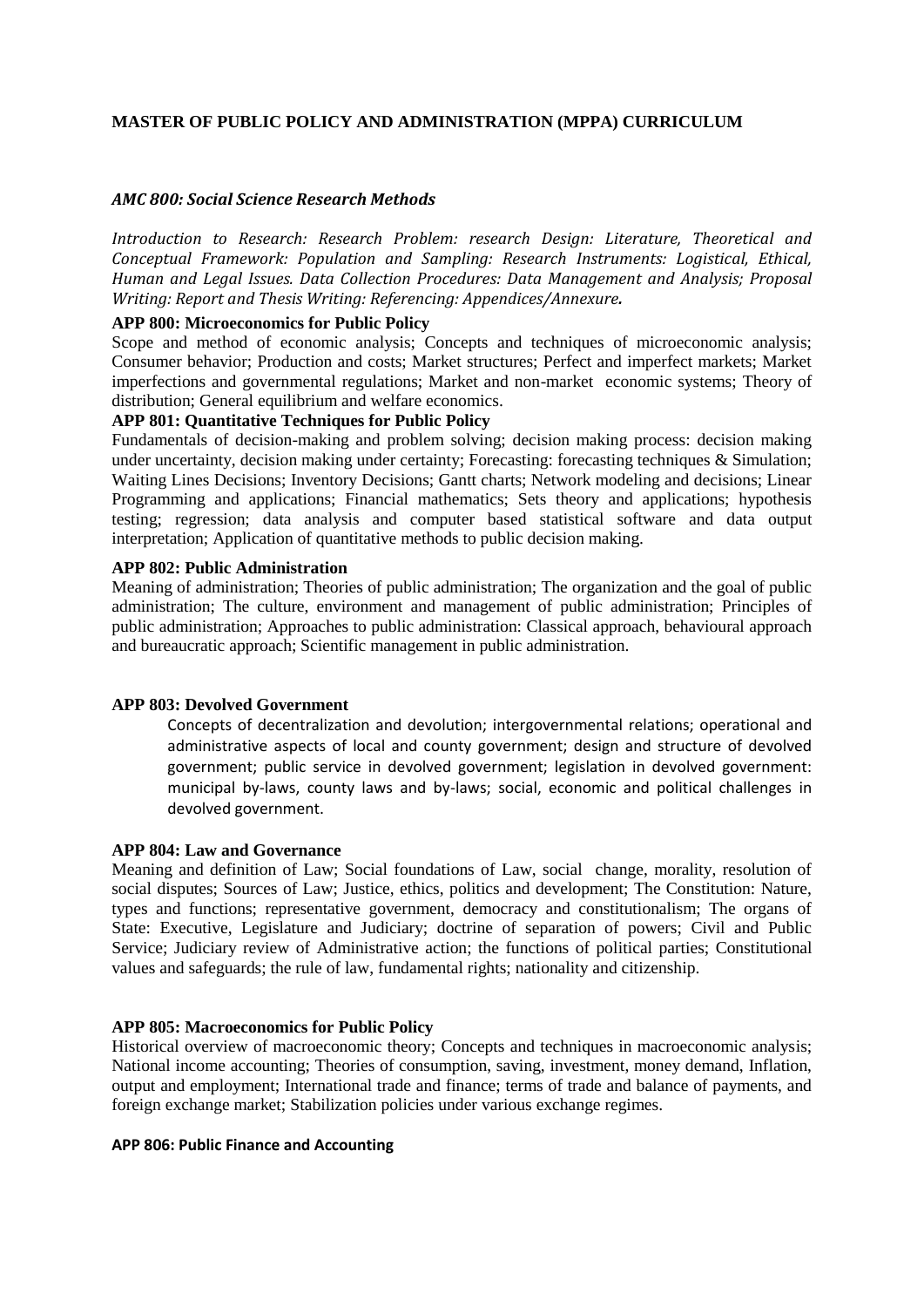Principles of central government; local government and state corporation accounting; Types of government accounts: appropriation, exchequer, and paymaster general accounts; sources of government finance and revenue; budget process; Preparation, analysis and interpretation of financial statements for local authorities and public corporations; functions of parliament; public accounts committee, public investments committee, and controller and auditor general; Role of central bank in management of public funds; International Public Sector Accounting Standards.

# **APP 807: Public Sector Information Systems Management**

Management information systems in public sector; Development and management of databases; privacy, confidentiality, control and security of government information; Design and implementation of public-sector IS and IT projects; Role of technology in inter and intra-government coordination; service delivery, efficiency and spending; Databases; data warehousing, decision support systems; geographic information systems; office automation, voice response systems and document imaging; electronic data interchange, e-commerce over public networks.

### **APP 808: Corporate Governance in Public Sector**

Development of corporate governance in the private and public sector; Evolution of leadership, perspectives and models; Corporate governance legislation, codes and principles; Public accountability mechanism; Legal responsibilities for directors and executives of state organizations; Role and function of boards; Assessment of risks and creation of risk management plans; Ethics in public policy and administration: privacy, obligation to obey the law, government responsibility; Corporate social responsibility.

### **APP 809: Project Management in Public Sector**

Introduction; project management life cycle, identification and formulation , public sector project management framework, managing stakeholders, constraints, vendors, Risk management in public sector, project integration, scope and team management, monitoring and evaluation, tools and techniques for project management, appraisals, project financing and resource scheduling, project economic analysis, challenges of managing public‐sector projects ,project management software's and use in public sector.

### **APP 810: Research Project**

Formulation of a good research proposal under guidance of supervisors; Presentation of Research Proposal in a seminar; field work, including collection of secondary and primary data; data analysis and presentation of complete research project for examination.

## *APP 811: Public Procurement and Supply Chain Management*

Concepts of strategic supply chain management; global supply market, models of supply chain structures and relationships; value chain, Risks in supply chain, contractual arrangements and market instruments, Logistics Systems Analysis and Design, IT in Supply Chains, Service Supply Chains, Public procurement reforms, Public procurement process, Public procurement institutional framework, Contracting in Government, Procurement legal framework, procurement records management, e-procurement and supply chain management, ethical issues.

#### **APP 812: Financial Management for Policy Makers**

Concepts of public sector budgeting; Sources of government revenue; allocation of expenditure and the evaluation of the efficiency and effectiveness of spending; Budgetary decision making process within government; the role of public sector organizations and interest groups in the budgetary process; How government evaluates its direct spending and monies allocated to fund programs and services delivered by public sector institutions through program evaluation, performance management, auditing and public reporting.

### **APP 813: Conflict and Disaster Management**

Needs assessment on patterns of disasters and calamities; Disaster preparedness and planning; Catastrophic events; Volunteer organizations and emergency medical services; human behaviour in